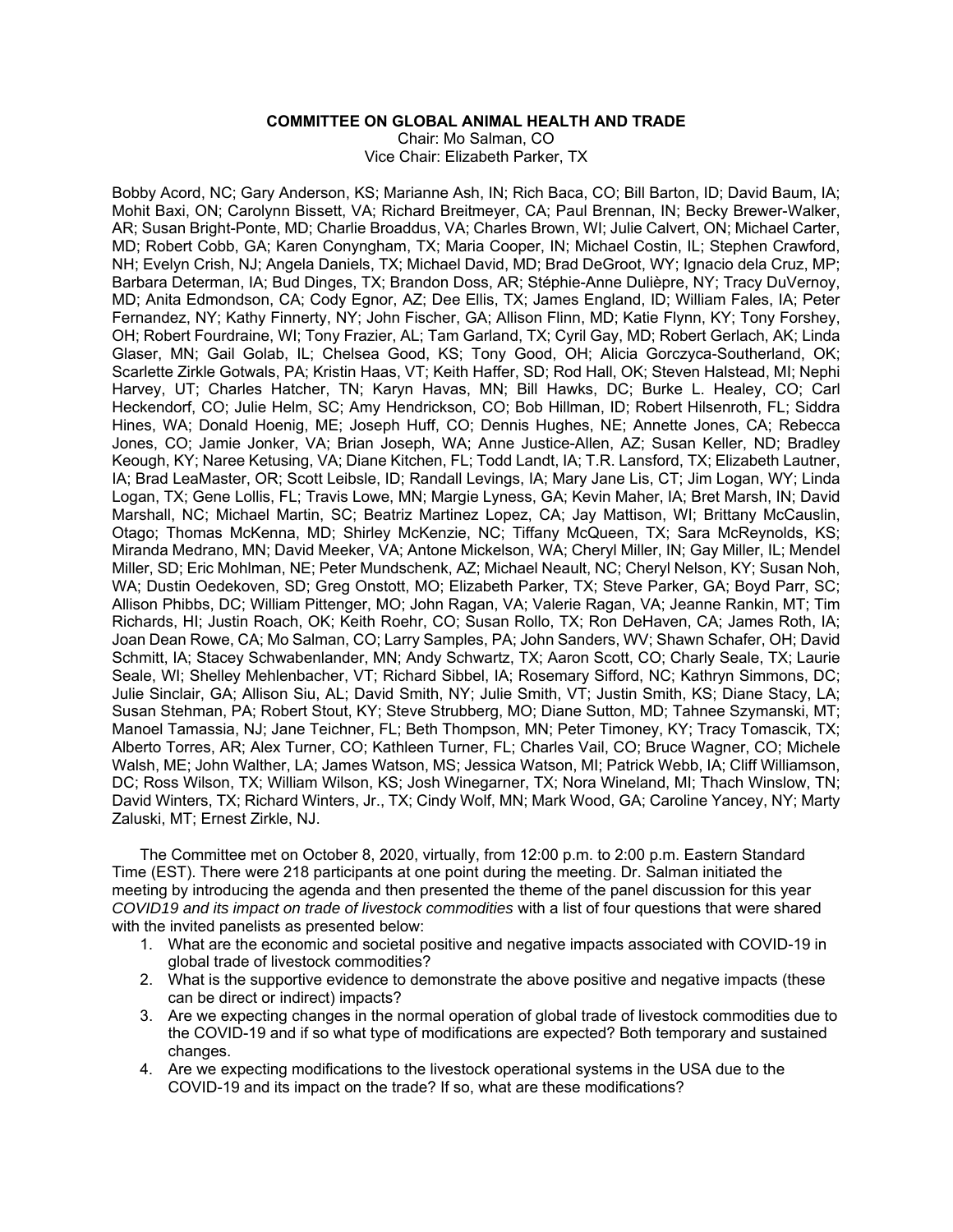The speakers based their presentations on these questions in a 15-minute presentation with additional time for committee members to ask questions of the panelists either through the chatting option or verbally at the end of the presentation:

Erin Borror - Economist, U.S. Meat Export Federation

Dr. Josh Maples - Assistant Professor and Extension Economist, Department of Agricultural Economics, Mississippi State University

Ms. Callie McAdams - Senior Economist - Office of Chief Economist - USDA

Dr. Silvia Kreindel – USDA, APHIS, International Services (IS) - China Office

Dr. Elizabeth Parker introduced the four panelists with their bios with the following statements:

## Erin Borror, U.S. Meat Export Federation (USMEF)

Erin joined USMEF in July 2006 after receiving her M.S. in Agricultural Economics at Texas A&M University. She received her B.S. in Agribusiness at California Polytechnic State University. As an economist, Erin is responsible for USMEF's red meat export forecasts, trade policy related analysis, global market analysis for U.S. exporters, and U.S. market analysis for international customers. In 2014, Erin also became Chairman of the Economics Committee for the International Meat Secretariat.

Raised on a cow/calf operation in Colorado, Erin has a background in production agriculture and a passion for the red meat industry. Working remotely for USMEF, she and her husband, Bryce Borror, along with their boys Clayton and Nolan, raise purebred and commercial cattle at Tehama Angus Ranch in northern California.

#### Josh Maples, Mississippi State University

Dr. Maples' primary extension and research area is livestock market analysis. He is a regular speaker on livestock markets to groups across the Southeast and on RFD-TV. He writes a weekly regional cattle marketing newsletter, and his work is often featured in national cattle media outlets. In the classroom, he teaches the undergraduate Agricultural Policy course at MSU which helps students understand the policy process and the impacts on agriculture. He was raised on a beef cattle farm in Elkmont, Alabama.

## Callie McAdams, USDA

Callie McAdams works for USDA where she focuses on domestic policy, including livestock and nutrition policy. Prior to her current position, she was Deputy Chief Economist at the House Committee on Agriculture, where she handled agricultural economics, budget, and trade, as well as working on a range of agricultural, nutrition, and conservation policy issues. She was also previously a senior consultant at Informa Economics, focusing on strategic analysis for farm organizations and businesses on agriculture, transportation, and energy topics. Ms. McAdams received her Bachelor of Science in Animal Science and Agricultural Business Management from North Carolina State University and her Master of Science in Agricultural Economics from Texas A&M University.

#### Silvia Kreindel, USDA-APHIS

In this capacity, Dr. Kreindel manages one of the most important APHIS portfolios on agricultural and livestock market issues. Prior to China, Silvia was USDA's expert on loan to Food and Agriculture Organization of the United Nations (FAO)'s Animal Health Division where she worked on risk analysis and epidemiology. In that capacity, she provided epidemiological analysis on suspect and confirmed outbreaks of transboundary animal diseases (TADs) and other high-impact diseases and their impact on food security and food safety. Dr. Kreindel has worked extensively throughout Latin America, different countries in Africa, Asia, and the Middle East. Prior to being detailed to FAO Rome, Silvia worked as a Senior Veterinarian for APHIS, Veterinary Services (VS), Regionalization and Evaluation Services (RESI), analyzing animal disease status of exporting regions/countries to determine the risk of introducing livestock diseases into the United States. In this role, she led many of the foot and mouth disease (FMD), bovine spongiform encephalopathy (BSE), poultry, and swine diseases evaluations conducted by APHIS. She received her Doctorate in Veterinary Medicine from the University of Buenos Aires, Argentina and her Master of Public Health in epidemiology from the University of Massachusetts.